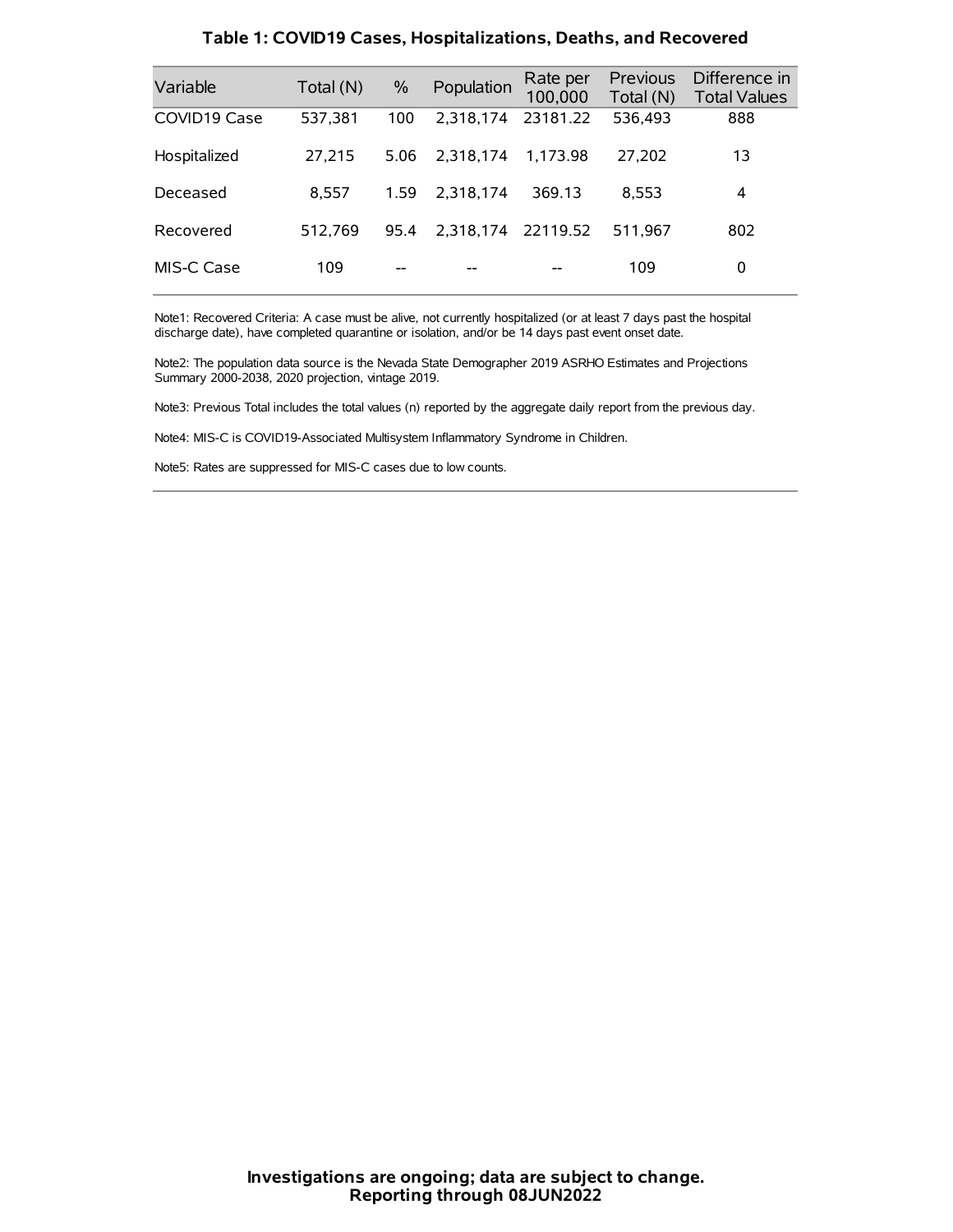# **Table 2: COVID19 Cases**

| Variable                     | Outcome                           | $\mathsf{N}$ | $\%$ | Population | Rate per<br>100,000 |
|------------------------------|-----------------------------------|--------------|------|------------|---------------------|
| Age Categories               | Aged 4 or less                    | 13736        | 2.56 | 149,165    | 9208.6              |
|                              | Aged 5 to 17                      | 65855        | 12.3 | 406,595    | 16197               |
|                              | Aged 18 to 24                     | 60944        | 11.3 | 216,762    | 28116               |
|                              | Aged 25 to 49                     | 239374       | 44.5 | 803,732    | 29783               |
|                              | Aged 50 to 64                     | 100175       | 18.6 | 423,461    | 23656               |
|                              | Aged 64+                          | 57133        | 10.6 | 318,459    | 17940               |
|                              | Unknown                           | 164          | 0.03 |            |                     |
| <b>Birth Sex</b>             | Female                            | 279511       | 52.0 | 1,160,285  | 24090               |
|                              | Male                              | 253564       | 47.2 | 1,157,889  | 21899               |
|                              | Unknown                           | 4306         | 0.80 |            |                     |
| Race/Ethnicity               | Hispanic                          | 151213       | 28.1 | 763,053    | 19817               |
|                              | White                             | 140469       | 26.1 | 1,006,929  | 13950               |
|                              | <b>Black</b>                      | 51122        | 9.51 | 262,671    | 19462               |
|                              | Asian or Pacific Islander         | 45809        | 8.52 | 270,209    | 16953               |
|                              | American Indian, Eskimo, or Aleut | 2077         | 0.39 | 15,311     | 13565               |
|                              | Other                             | 39366        | 7.33 |            |                     |
|                              | <b>Unknown</b>                    | 107325       | 20.0 | $\cdot$    |                     |
| Underlying Medical Condition | Yes                               | 82730        | 15.4 |            |                     |
|                              | No/Unknown                        | 454651       | 84.6 |            |                     |

Note1: Breakdown of Race is exlusively non-Hispanic.

Note2: Underlying Medical Condition is any identified health condition.

Note3: The population data source is the Nevada State Demographer 2019 ASRHO Estimates and Projections Summary 2000-2038, 2020 projection, vintage 2019.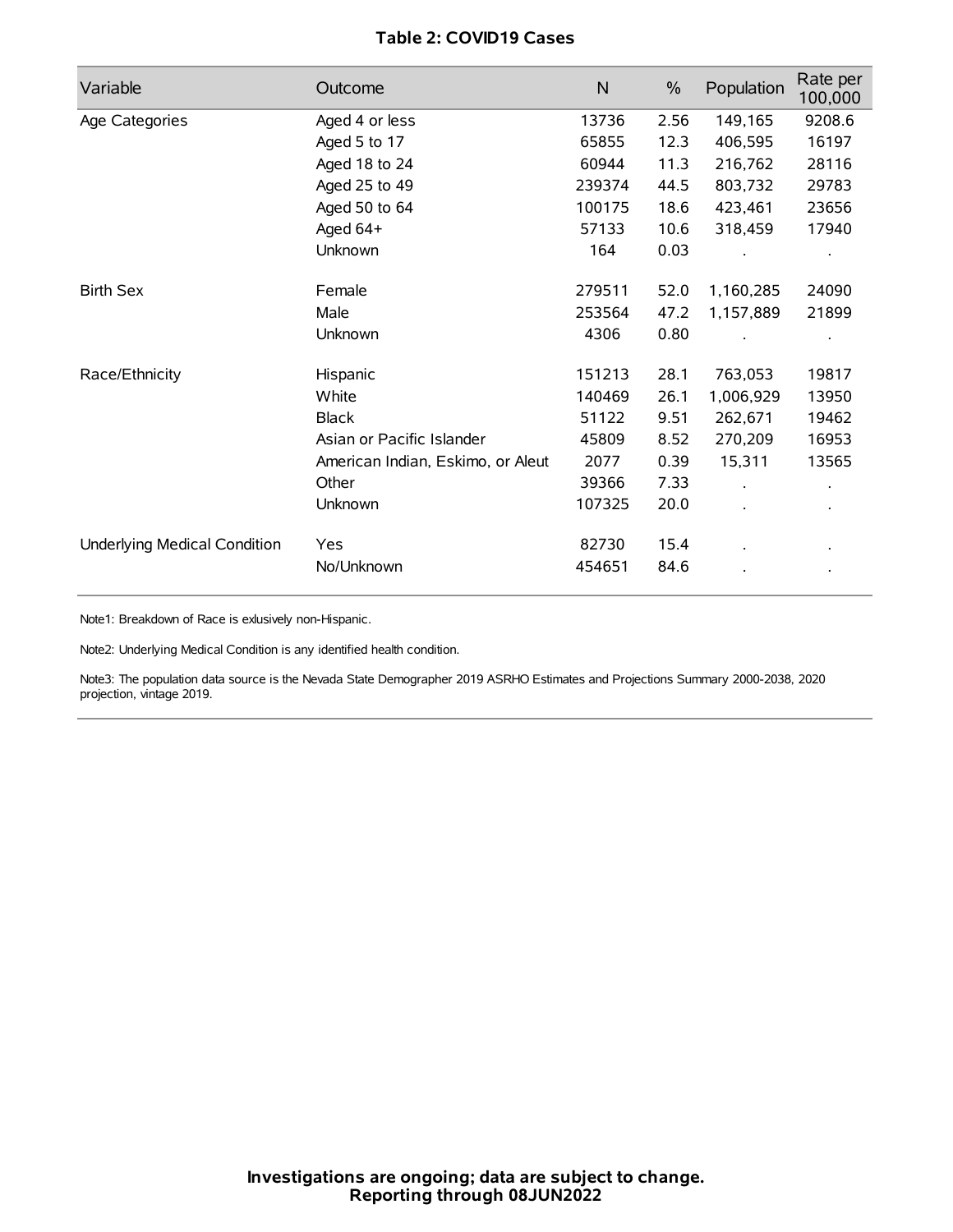| Variable         | Outcome                           | $\mathsf{N}$ | $\%$ | Population | Rate per<br>100,000 |
|------------------|-----------------------------------|--------------|------|------------|---------------------|
| Age Categories   | Aged 4 or less                    | 259          | 1.0  | 149,165    | 173.63              |
|                  | Aged 5 to 17                      | 357          | 1.3  | 406,595    | 87.80               |
|                  | Aged 18 to 24                     | 590          | 2.2  | 216,762    | 272.19              |
|                  | Aged 25 to 49                     | 6367         | 23.4 | 803,732    | 792.18              |
|                  | Aged 50 to 64                     | 7377         | 27.1 | 423,461    | 1742.1              |
|                  | Aged $64+$                        | 12263        | 45.1 | 318,459    | 3850.7              |
|                  | Unknown                           | 2            | 0.0  |            |                     |
| <b>Birth Sex</b> | Female                            | 12188        | 44.8 | 1,160,285  | 1050.4              |
|                  | Male                              | 14998        | 55.1 | 1,157,889  | 1295.3              |
|                  | Unknown                           | 29           | 0.1  |            |                     |
| Race/Ethnicity   | Hispanic                          | 7103         | 26.1 | 763,053    | 930.87              |
|                  | White                             | 10657        | 39.2 | 1,006,929  | 1058.4              |
|                  | <b>Black</b>                      | 3892         | 14.3 | 262,671    | 1481.7              |
|                  | Asian or Pacific Islander         | 2800         | 10.3 | 270,209    | 1036.2              |
|                  | American Indian, Eskimo, or Aleut | 128          | 0.5  | 15,311     | 835.98              |
|                  | Other                             | 1067         | 3.9  |            |                     |
|                  | Unknown                           | 1568         | 5.8  |            |                     |

# **Table 3: COVID19 Hospitalizations - General Characteristics**

Note1: Breakdown of Race is exlusively non-Hispanic.

Note2: The population data source is the Nevada State Demographer 2019 ASRHO Estimates and Projections Summary 2000-2038, 2020 projection, vintage 2019.

Note3: Rates for categories with fewer than 12 cases are suppressed due to high relative standard error.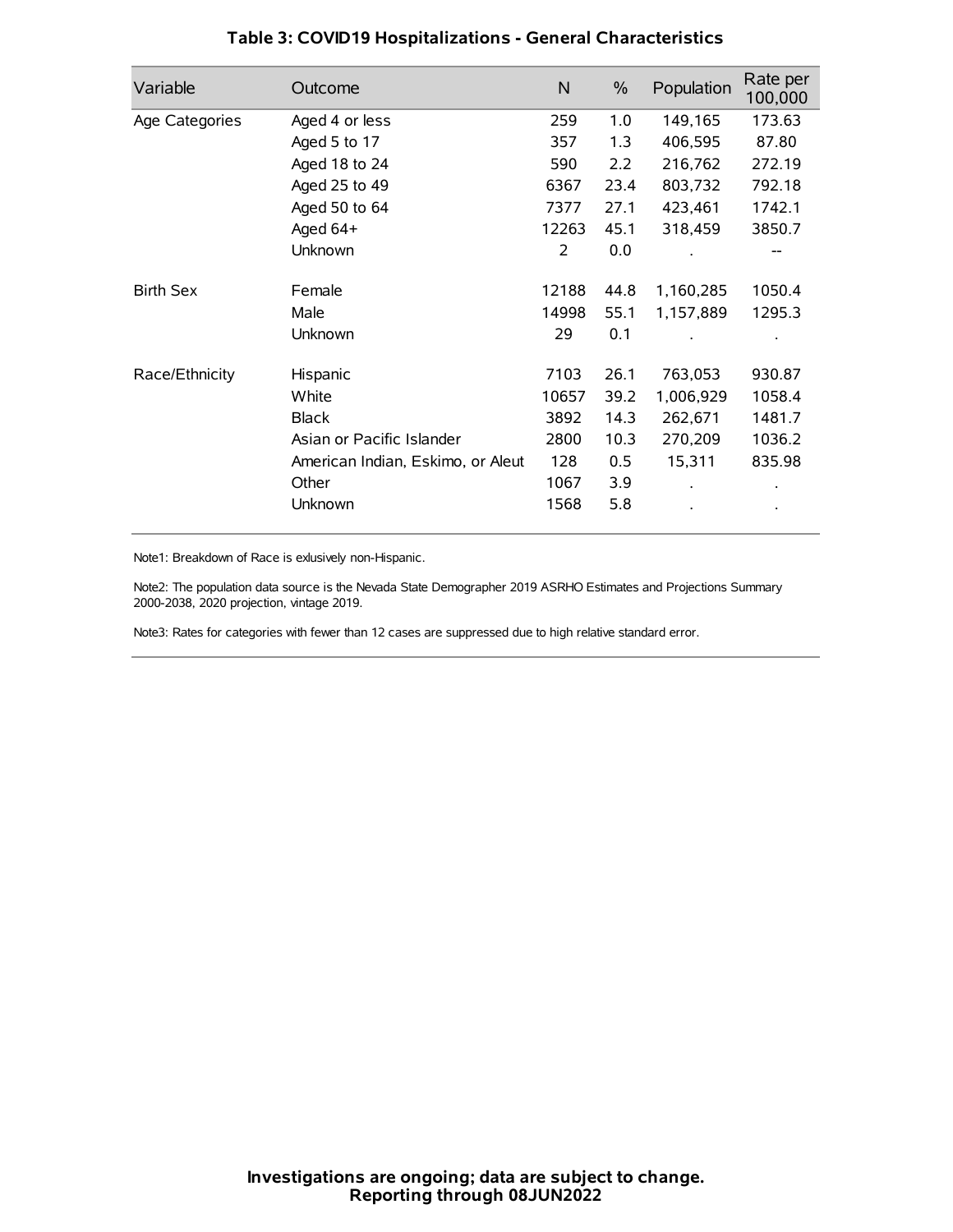| Variable                            | Outcome   | N     | $\frac{0}{0}$ |
|-------------------------------------|-----------|-------|---------------|
| Deceased                            | Yes       | 6949  | 25.5          |
|                                     | No        | 20266 | 74.5          |
| ICU                                 | Yes       | 6542  | 24.0          |
|                                     | <b>No</b> | 20673 | 76.0          |
| Intubated                           | Yes       | 3108  | 11.4          |
|                                     | No        | 24107 | 88.6          |
| <b>Underlying Medical Condition</b> | Yes       | 16996 | 62.5          |
|                                     | <b>No</b> | 10219 | 37.5          |
| Hypertension                        | Yes       | 9978  | N/A           |
| Immunocompromised                   | Yes       | 625   | N/A           |
| Chronic Heart Disease               | Yes       | 3626  | N/A           |
| Chronic Liver Disease               | Yes       | 386   | N/A           |
| Chronic Kidney Disease              | Yes       | 2478  | N/A           |
| <b>Diabetes</b>                     | Yes       | 7112  | N/A           |
| Neurologic/Neurodevelopmental       | Yes       | 1268  | N/A           |
| Chronic Lung Disease                | Yes       | 4187  | N/A           |
| Historically Healthy                | Yes       | 4803  | N/A           |
| Other                               | Yes       | 7143  | N/A           |

# **Table 4: COVID19 Hospitalizations - Morbidity**

Note1: Underlying Medical Condition is any identified health condition.

Note2: The breakdown of health conditions are not mutually exlusive (i.e., a person can have more than one risk factor).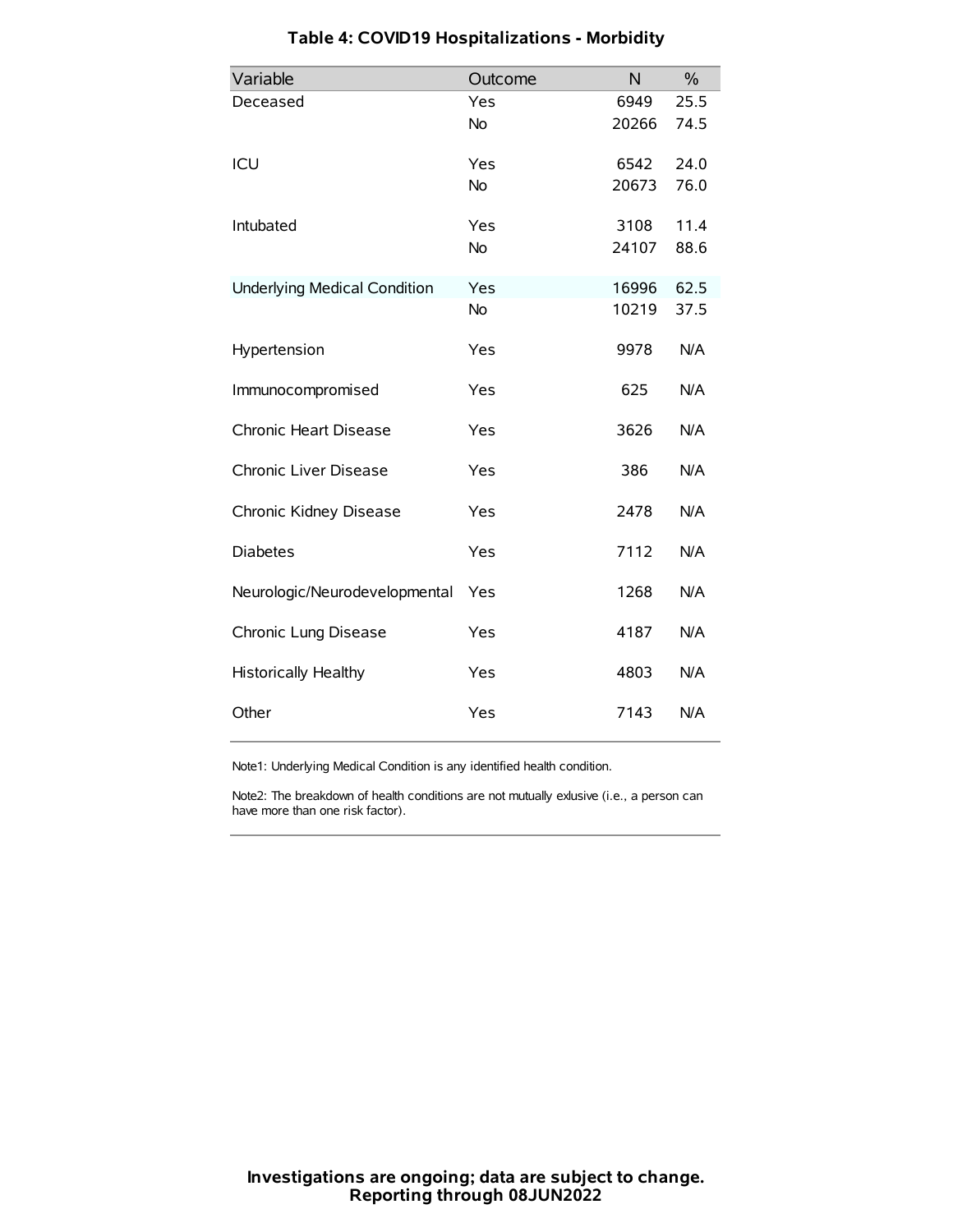| Variable         | Outcome                           | N    | $\frac{0}{0}$ | Population | Rate per<br>100,000 |
|------------------|-----------------------------------|------|---------------|------------|---------------------|
| Age Categories   | Aged 4 or less                    | 3    | 0.0           | 149,165    |                     |
|                  | Aged 5 to 17                      | 7    | 0.1           | 406,595    |                     |
|                  | Aged 18 to 24                     | 20   | 0.2           | 216,762    | 9.23                |
|                  | Aged 25 to 49                     | 725  | 8.5           | 803,732    | 90.20               |
|                  | Aged 50 to 64                     | 1836 | 21.5          | 423,461    | 433.57              |
|                  | Aged $64+$                        | 5966 | 69.7          | 318,459    | 1873.4              |
| <b>Birth Sex</b> | Female                            | 3384 | 39.5          | 1,160,285  | 291.65              |
|                  | Male                              | 5172 | 60.4          | 1,157,889  | 446.67              |
|                  | Unknown                           | 1    | 0.0           |            |                     |
| Race/Ethnicity   | Hispanic                          | 1990 | 23.3          | 763,053    | 260.79              |
|                  | White                             | 4263 | 49.8          | 1,006,929  | 423.37              |
|                  | <b>Black</b>                      | 1101 | 12.9          | 262,671    | 419.16              |
|                  | Asian or Pacific Islander         | 1046 | 12.2          | 270,209    | 387.11              |
|                  | American Indian, Eskimo, or Aleut | 46   | 0.5           | 15,311     | 300.43              |
|                  | Other                             | 105  | 1.2           |            |                     |
|                  | Unknown                           | 6    | 0.1           |            |                     |

## **Table 5: COVID19 Deaths - General Characteristics**

Note1: Breakdown of Race is exlusively non-Hispanic.

Note2: The population data source is the Nevada State Demographer 2019 ASRHO Estimates and Projections Summary 2000-2038, 2020 projection, vintage 2019.

Note3: Rates for categories with fewer than 12 cases are suppressed due to high relative standard error.